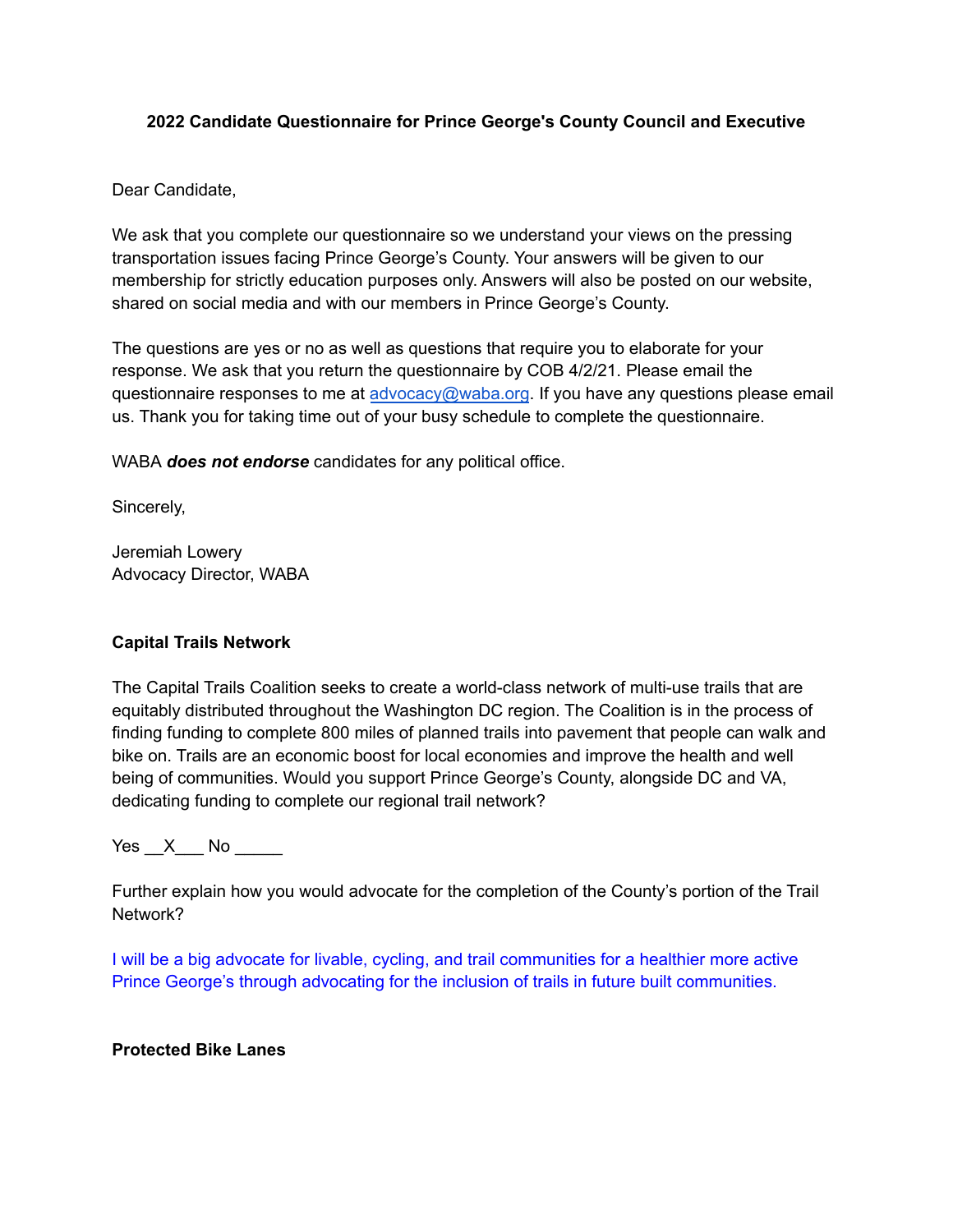Bike lanes would reward County residents who choose to travel in ways that conserve land, energy, and fuel and they also fight climate change. Expanding the number of protected bike lane miles in the County would make bicycling safer, easier and more popular and also reduces fuel use.

Do you support increasing funding to expand biking infrastructure in your District?

Yes X No  $\blacksquare$ 

How will you ensure the expansion of off-street paths and protected bike lanes on major thoroughfares and connecting streets that are comfortable for people of all ages and abilities?

I will advocate for this with current and future road projects.

### **Vision Zero**

Do you support implementation of the full Prince George's County Vision Zero Action Plan, and commit to making sure all action items are planned and implemented?

Yes \_X\_ No \_\_\_\_\_

I will commit to ensuring all planned action items that do not have a negative impact on communities of color- either in infrastructure or financial cost.

Do you support expanding funding for the infrastructure changes needed to slow traffic on your community's streets, and improve crosswalks and intersections to make them safer for people who are walking and using mobility assistive devices?

 $Yes$   $X$   $No$   $\qquad \qquad$ 

#### **Engagement**

How will you work with your constituents to develop consensus infrastructure designs for your District that balances the community's desire for walkability, connectivity, open space and resiliency with vehicular traffic?

I am very open and accessible and I will have several town halls and meetings with my constituents to discuss how to balance the community's desire for walkability, connectivity, open space, and resiliency with vehicular traffic.

#### **Upcoming Term**